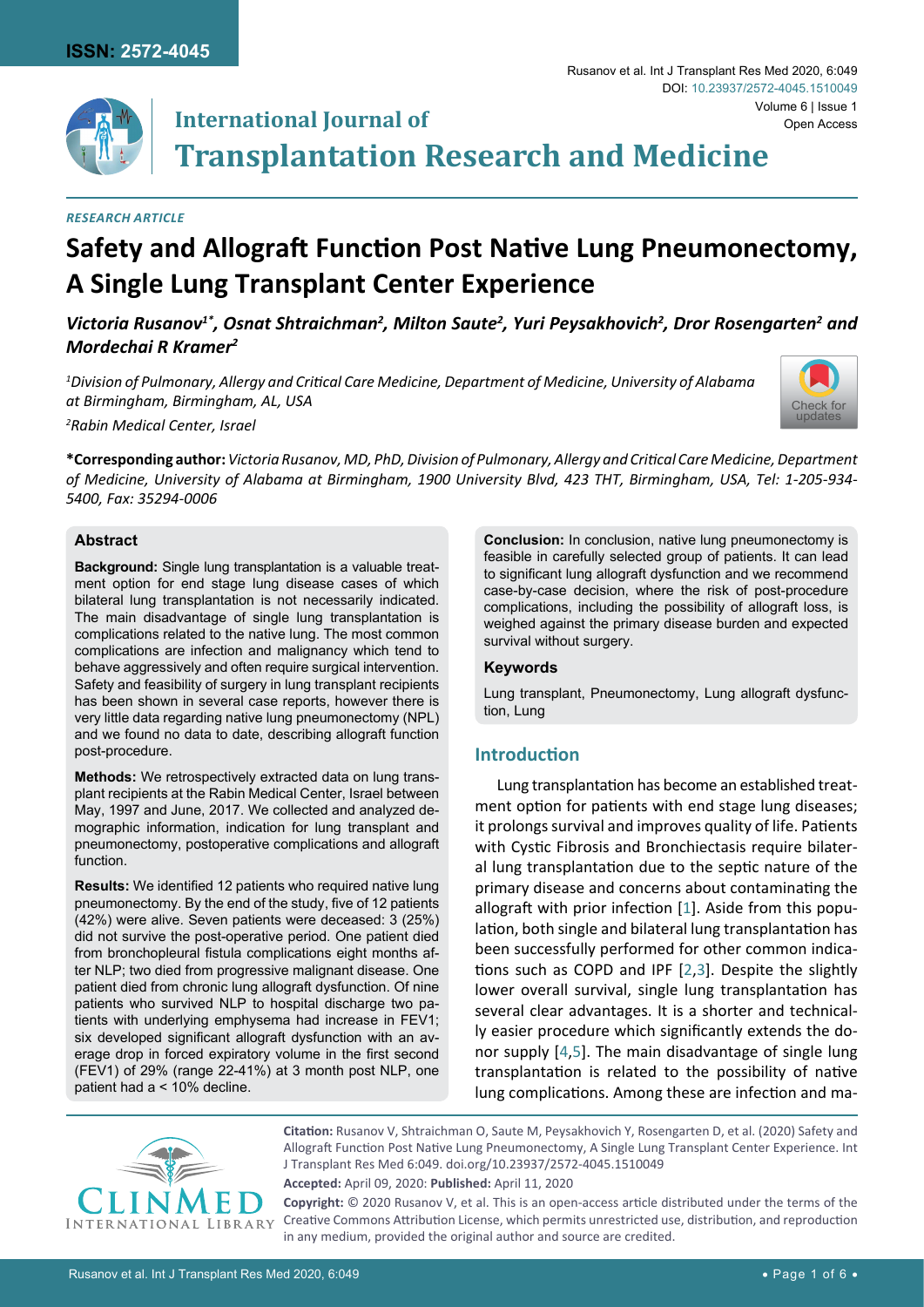lignancy, which tend to behave aggressively in the remaining native lung and may require surgical intervention [\[6\]](#page-5-5). Although the safety and feasibility of surgery in lung transplant recipients has been described in several case reports, there is little data regarding outcomes following native lung pneumonectomy (NLP). Furthermore, to our knowledge, there is no published data to date regarding allograft function post NLP. A number of NLP procedures performed at our institution led us to collect all data on these patients in an attempt to better assess safety, short and long-term complications, and the impact on allograft function and survival.

## **Materials and Methods**

We performed a retrospective analysis of all patients who underwent single lung transplantation at our program from May 1, 1997 to June 30, 2017. We identified 12 patients who required NLP. The decision to perform a pneumonectomy was based on the etiology, severity and extension of the disease in the native lung, and the risk of progression or recurrence without pneumonectomy alongside estimated lung reserve after the procedure.

We collected demographic information including age, gender, lung transplant indication, and pneumonectomy indication. Detailed medical histories, physical examinations, surgical procedure, hospitalization and long-term follow up were available for all patients as part of our center's routine clinical follow up for post transplanted patients. For all patients, pre-surgical assessment of lung function was available, including forced expiratory volume in the first second (FEV1) and quantitative lung perfusion scan. Data following the NLP was collected where applicable.

#### **Results**

During the study period, a total of 379 patients underwent single lung transplantation. Of these, 12 patients developed native lung complications requiring pneumonectomy. Patient demographics, lung transplant and NLP indication, and time from transplant to pneumonectomy are presented in [\(Table 1](#page-1-0)). There were 6 (50%) males, with median age of 66 years. Median time from transplant to pneumonectomy was 51.5 months, with a range of 8-108 months. A majority of patients (8/12) underwent right pneumonectomy.

The indication for NLP was non-small cell lung cancer (NSCLC) in 83% (10 of 12 patients), with 66.7% (8 of 12) having histological features of squamous cell carcinoma and the other two having features of the adenocarcinoma type. Two patients underwent NLP due to severe uncontrolled native lung infections. ([Table 2](#page-2-0)) summarizes our clinical pre- and post-pneumonectomy data.

Six patients had early post-operative complications. Three died within 8 days of surgery: 2 from severe cardiovascular complications and 1 from pneumonia-induced sepsis. Other early complications included post-surgical atelectasis (1) that responded to conservative therapy, atrial fibrillation (1) that converted with amiodarone to sinus rhythm, and hypercapnic respiratory failure (1) requiring a temporary tracheostomy for ventilator support.

| <b>Patient</b><br>No | Age at<br>pneumonectomy | Gender | <b>Transplant</b><br>Indication | <b>Transplant</b><br><b>Site</b> | Pneumonectomy<br><b>Indication</b>        | Time from<br>transplant to<br>pneumonectomy<br>(months) |
|----------------------|-------------------------|--------|---------------------------------|----------------------------------|-------------------------------------------|---------------------------------------------------------|
| 1                    | 69                      | M      | COPD                            | Lt                               | NSCLC-SCC                                 | 56                                                      |
| $\overline{2}$       | 67                      | F      | <b>COPD</b>                     | Rt                               | NSCLC-SCC                                 | 55                                                      |
| 3                    | 67                      | F      | <b>COPD</b>                     | Rt                               | NSCLC-SCC                                 | 38                                                      |
| 4                    | 59                      | E      | Scleroderma<br>ILD              | Lt                               | <b>NSCLC</b><br>-adenocarcinoma           | 80                                                      |
| 5                    | 70                      | M      | <b>IPF</b>                      | Lt                               | NSCLC-SCC                                 | 38                                                      |
| 6                    | 69                      | M      | <b>IPF</b>                      | Lt                               | Infection (infected<br>hydropneumothorax) | 33                                                      |
| $\overline{7}$       | 58                      | F      | <b>IPF</b>                      | Lt                               | NSCLC-SCC                                 | 60                                                      |
| 8                    | 59                      | M      | <b>IPF</b>                      | Rt                               | NSCLC-SCC                                 | 8                                                       |
| 9                    | 59                      | F      | <b>IPF</b>                      | Lt                               | Infection (complex<br>aspergiloma)        | 48                                                      |
| 10                   | 65                      | M      | <b>IPF</b>                      | Lt                               | NSCLC-SCC                                 | 78                                                      |
| 11                   | 63                      | M      | <b>IPF</b>                      | Lt                               | NSCLC-SCC                                 | 108                                                     |
| 12                   | 67                      | F      | <b>IPF</b>                      | Lt                               | NSCLC-<br>Adenocarcinoma                  | 38                                                      |

<span id="page-1-0"></span>**Table 1:** Patient demographics, transplant indication and time to pneumonectomy.

IPF: Idiopathic pulmonary fibrosis; COPD: Chronic obstructive pulmonary disease; ILD: Interstitial lung disease; Rt: Right; Lt: Left; NSCLC: Non small cell lung cancer; SCC: Squamous cell carcinoma.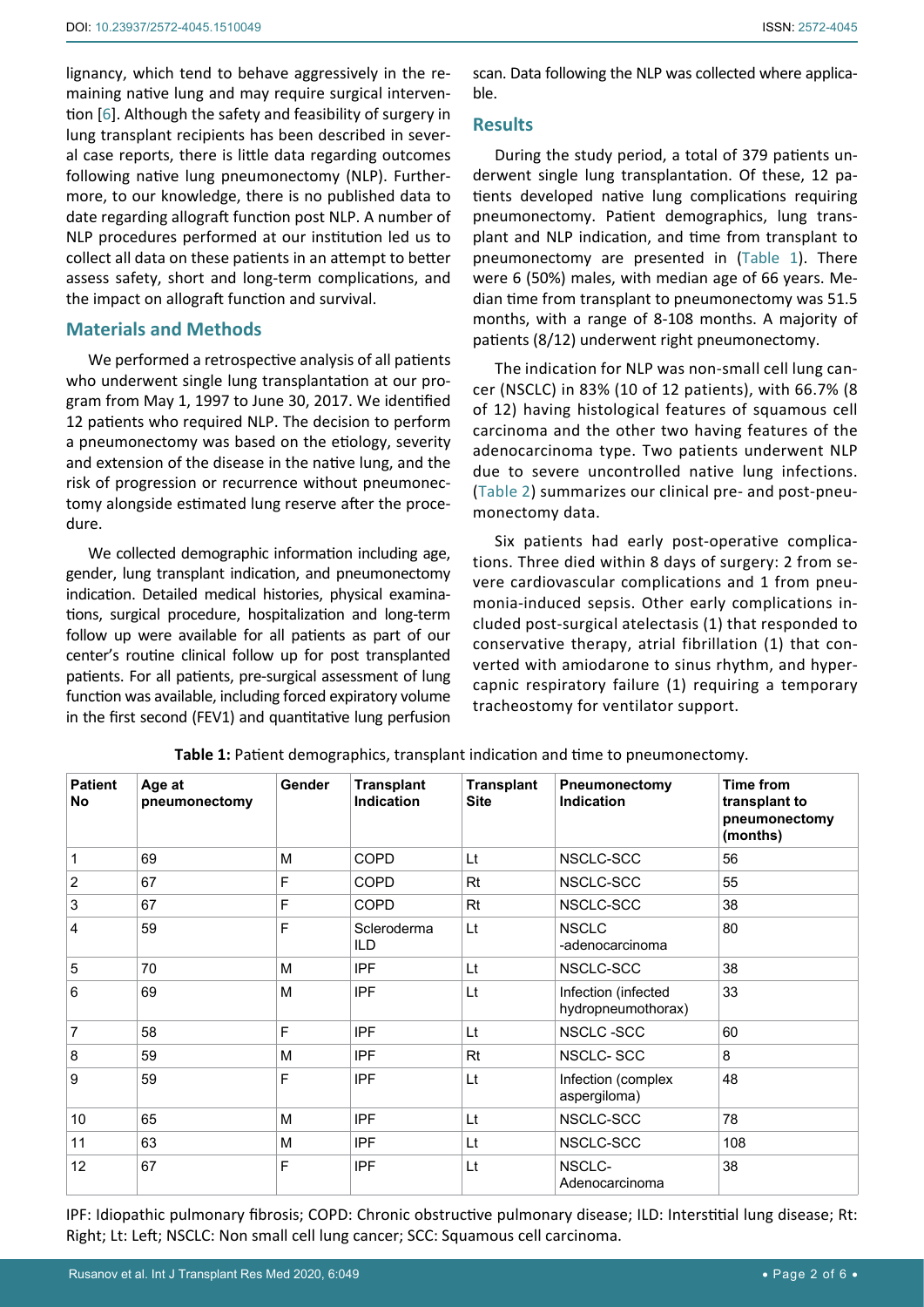| <b>Patient N</b> | <b>Native lung</b><br>perfusion% | FEV1 pre-<br>surgery<br>$(\%)$ | FEV1 post-<br>surgery 3<br>month $(\%)$ | Death within<br>30 days<br>after NLP | Time to<br>death<br>(days) | <b>Hospital LOS</b><br>to discharge<br>(days) | <b>Cause of death</b>                      |
|------------------|----------------------------------|--------------------------------|-----------------------------------------|--------------------------------------|----------------------------|-----------------------------------------------|--------------------------------------------|
| 1                | 35                               | 70                             | <b>NA</b>                               | Yes                                  | 3                          |                                               | Multi-organ failure,<br>cause undetermined |
| $\overline{2}$   | 20                               | 71                             | 77                                      | <b>No</b>                            |                            | 10                                            | Alive                                      |
| 3                | 7                                | 70                             | 90                                      | <b>No</b>                            |                            | 6                                             | Alive                                      |
| $\overline{4}$   | 23                               | 46                             | <b>NA</b>                               | Yes                                  | 8                          |                                               | Sepsis-pneumonia                           |
| 5                | 22                               | 55                             | <b>NA</b>                               | Yes                                  | 5                          |                                               | Cardiac arrest                             |
| 6                | 7                                | 61                             | 31                                      | No                                   | 900                        | 3                                             | <b>CLAD</b>                                |
| 7                | 30                               | 74                             | 33                                      | <b>No</b>                            |                            |                                               | Alive                                      |
| 8                | 24                               | 88                             | 61                                      | <b>No</b>                            | 315                        |                                               | Progressive NSCLC                          |
| 9                | 25                               | 52                             | 48                                      | No                                   |                            | 6                                             | Alive                                      |
| 10               | 12                               | 57                             | 28                                      | <b>No</b>                            | 450                        | 13                                            | Progressive NSLC                           |
|                  |                                  |                                |                                         |                                      |                            |                                               | Respiratory failure                        |
| 11               | 11                               | 71                             | 46                                      | <b>No</b>                            | 240                        | $\overline{7}$                                | Bronchopleural fistula<br>complications    |
| 12               | 14                               | 79                             | *47                                     | <b>No</b>                            |                            | 15                                            | Alive                                      |

<span id="page-2-0"></span>**Table 2:** Pre and post-pneumonectomy clinical data.

\* FEV1 measured 56 days post-pneumonectomy; LOS: Length of stay; CLAD: Chronic lung allograft dysfunction.

<span id="page-2-1"></span>

Figure 1: FEV1% is plotted on the Y-axis vs. months transplant on the X-axis. The rhombus represents the first FEV1 measured post-pneumonectomy.

**\* Note:** The solid line demonstrates COPD patients with improved lung functions post-pneumonectomy, while the dotted lines demonstrate IPF patients.

Of 9 patients who survived to discharge, 6 developed a significant decline in lung function, with an average FEV1 drop of 29% (range 22-41%) at 3 month post NLP. One patient had a < 10% decline, and 2 had a substantial increase in FEV1. Patients with an increase in FEV1 post-NLP were transplanted for COPD and had native lung emphysema. [\(Figure 1](#page-2-1)) demonstrates FEV1 pre and post NLP for those patients alive to date, and ([Figure 2\)](#page-3-0) for those who are deceased.

All 6 patients who developed allograft dysfunction underwent an extensive workup to exclude active infection, airway complications, and acute rejection. Four patients eventually died; 2 from cancer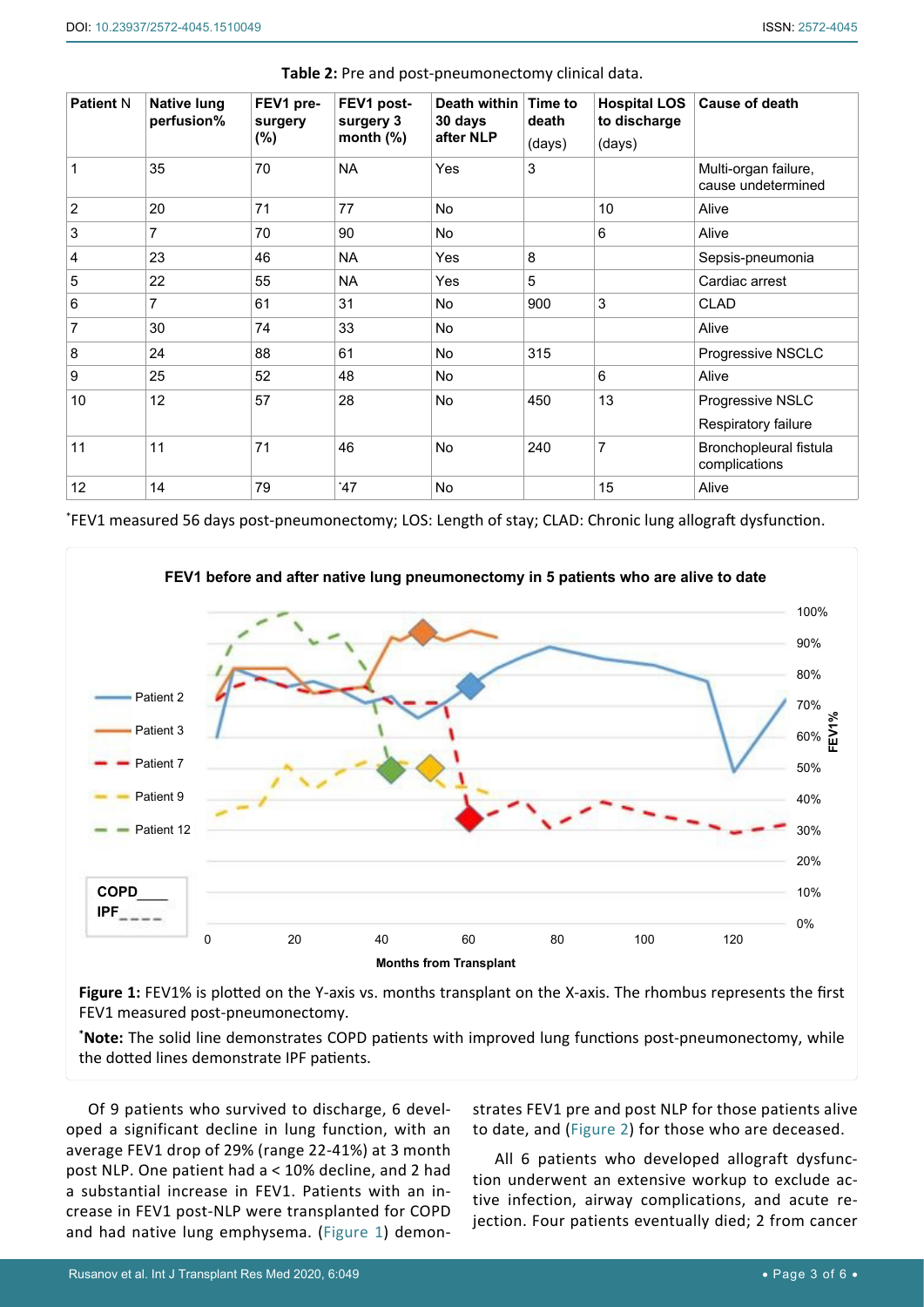<span id="page-3-0"></span>

**\*Note:** All patients are IPF patients.

progression at 10.5 and 15 months after NLP, 1 from complications following a bronchopleural fistula at 8 months after NLP, and 1 from chronic allograft rejection at 30 months after NLP. Five of 12 patients (42%) are alive by the end of the study period with stable allograft function.

## **Discussion**

For immunocompetent patients, pneumonectomy is associated with a higher morbidity and mortality due to a variety of causes, including anatomic changes, significant decline in lung function, and other potential complications [[7](#page-5-8)]. Post-pneumonectomy 30-day mortality rates range from 2-11% [[8](#page-5-9)-[10](#page-5-10)]. Right-sided pneumonectomy is associated with a higher mortality rate at 1-3 months post-procedure, as compared to left-sided pneumonectomy (8-16% versus 4-9%, respectively). Long-term survival is also affected by laterality: 1- and 3-year survival after right pneumonectomy is 63% and 39%, compared to 70% and 41%, respectively, after left pneumonectomy [[11](#page-5-11)].

While there is limited data regarding the safety and feasibility of pulmonary resection after lung transplantation, most studies report acceptable safety results. In 2003, Fitton, et al. published their encouraging experience with lung resection/lobectomy in 11 lung transplant recipients [[12](#page-5-12)]. Their series included both native and allograft lung resections. In 2011, Souilamas, et al. reported the feasibility of lung resection in cystic fibrosis lung transplant recipients [[13](#page-5-6)]. They described acceptable outcomes and surgical risk for partial pulmonary resection, while pneumonectomy was associated with a high early mortality*.*

Thus far, the largest series of native lung complications came from the Inova Fairfax Lung transplantation program in 2009 [\[14](#page-5-7)]. From 180 SLT recipients, 25 (13.8%) developed significant native lung complications, and 11 required NLP. Four of 11 patients (36.4%) had postoperative complications, including mechanical ventilation, pneumonia, and atrial fibrillation. All patients survived to hospital discharge. The authors concluded that NLP can be performed with an acceptable morbidity and mortality; however, this study did not describe allograft function or long term survival following NLP.

Our study is the largest series to date of NLP patients following SLT, and the only one addressing lung allograft function after surgery. Despite the high early mortality, 9 patients survived the post-operative period, 6 were alive at 1 year after NLP, and 1 remains alive has not yet reached 1 year mark (78% conditional survival). ([Figure](#page-4-0)  [3](#page-4-0)) demonstrates our 12 patients' outcome.

Data is accumulating that NLP may be feasible and safe to perform, with mortality rates approaching those for non-transplant patients. However, post-NLP allograft function is an issue of great relevance, in terms of long term recipient survival and quality of life. This is especially true for our patients, as many of the complications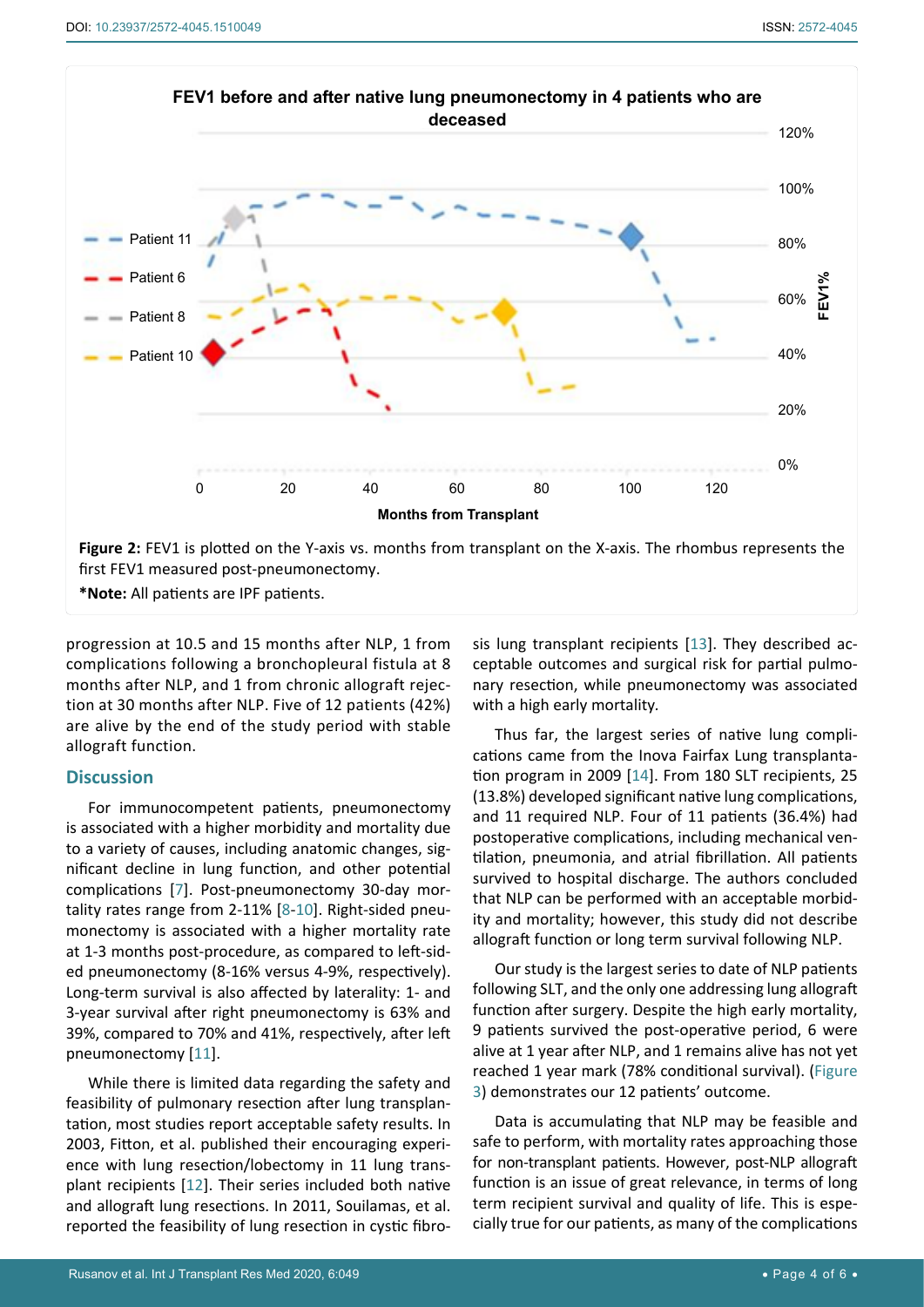<span id="page-4-0"></span>

requiring NLP presented later after transplant, when the risk of developing chronic lung allograft dysfunction is also high.

Six of 9 patients who survived to discharge developed significant allograft dysfunction, with an average FEV1 drop of 29% (range 22-41%) at 3 month post NLP, and without clear evidence of infection, airway complications, or acute rejection. The underlying mechanism leading to post-pneumonectomy allograft dysfunction is not completely understood. It has been proposed that several events, including mechanical ventilation and sedation medications, may activate an immunological response [[14](#page-5-7)]. Alongside this, alterations in the immunosuppressive regimen, such as holding or decreasing the calcinueurin-inhibitors (sometimes inevitable in the context of aggressive malignancy or infection), potentially contribute to lung allograft function decline. Subclinical infection and deconditioning frequently accompany the hospital stay and further worsen the situation. However, it is important to note that the median time from transplant to pneumonectomy in our study was 54 months (4.5 years). As the risk for chronic lung allograft rejection increases with time from transplant and affects 50% of recipients beyond 5 years, it is unclear whether allograft function decline is related to NLP or rather just the natural history of lung transplantation. Presurgical lung function or % perfusion to the native lung was not predictive of lung function outcomes in our series.

Of the 12 patients in our study, 3 underwent transplant for COPD. One died peri-operatively, while the surviving 2 demonstrated allograft function improvement after NLP. Improvement in lung transplant mechanics after volume reduction from NLP can explain the increased allograft function in this patient population. Previous case reports on lung volume reduction (LVR) in single lung transplant recipients have shown inconsistent survival results, and data on lung function, such as FEV1, after the procedure is lacking. Kroshus, et al. described 3 patients with marked hyper-expansion of the native lung, with mediastinal shifting and compression of the transplanted lung, who underwent successful LVR with multiple wedge resections. Although all patients survived surgery, FEV1 improvement was only observed in 1 patient [\[15](#page-5-13)]. Fitton, et al. published their experience with lung resection on 4 single lung transplant recipients. Unfortunately, 2 patients died shortly after the procedure, and no data regarding lung function was provided for the others [[12](#page-5-12)]. Current data regarding the morbidity and mortality of pneumonectomy do not support NLP for the purpose of LVR in single lung transplant recipients with native lung hyperinflation.

Evidence is emerging for the utility and safety of thoracoscopic pneumonectomy in SLT recipients [[16](#page-5-14)].